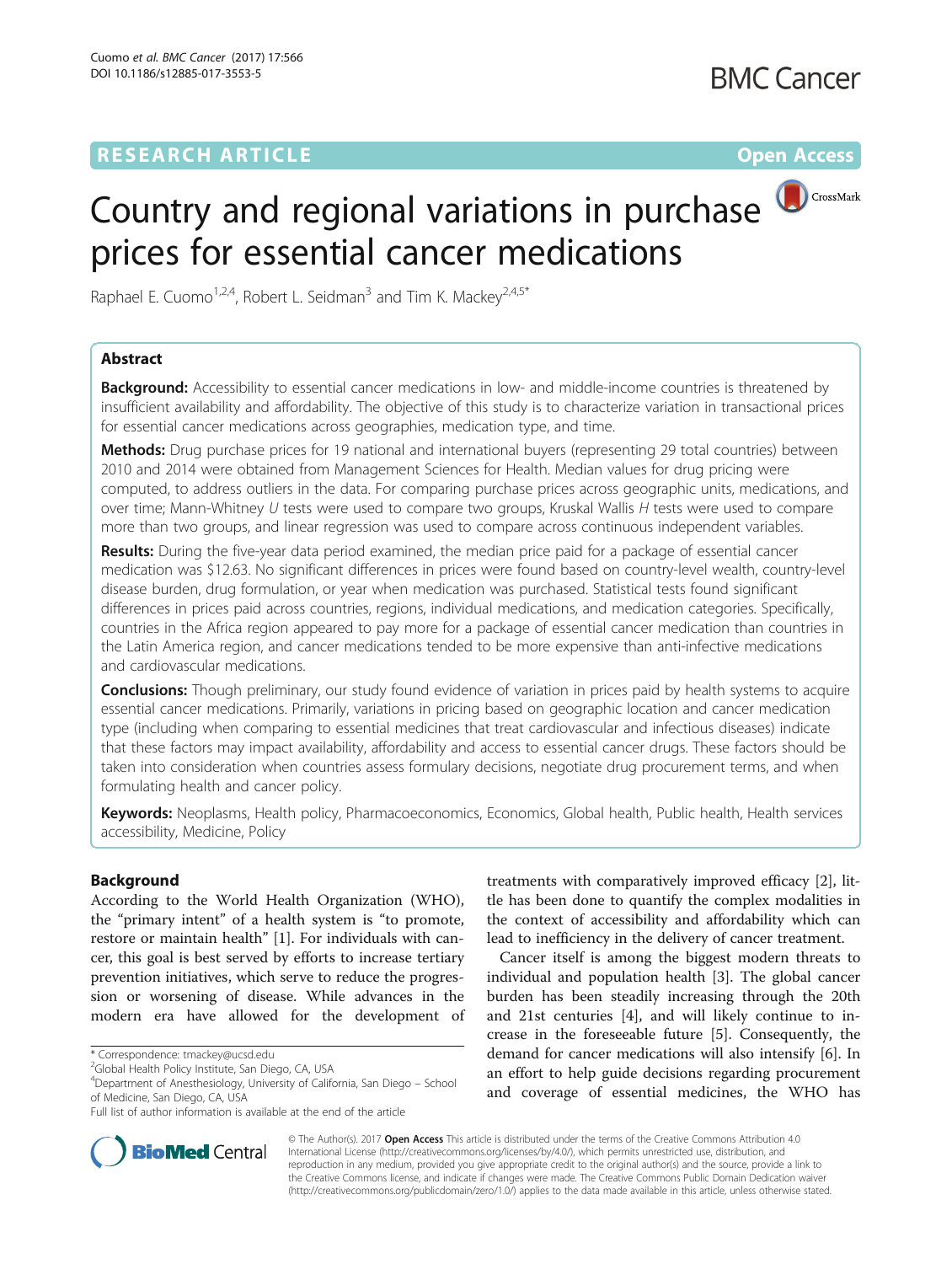formulated a policy mechanism, the Essential Medicines List (EML), which is a list of medicines defined as drugs that "satisfy the priority health care needs of the population" [[7\]](#page-8-0).

Medications listed on the EML are supposed to meet a standard for efficacy, safety, and cost-effectiveness [\[8](#page-8-0)]. The EML standard for cost-effectiveness, in particular, is meant to ensure that domestic health agencies seeking to acquire an essential medication by including it on their national formularies would be able to do so without unreasonable financial burden [[9\]](#page-8-0). Given that the prevalence of cancer is rising more rapidly in economically developing areas of the world compared to highincome countries [\[4, 10\]](#page-8-0), it is critically important that research be conducted to shed light on whether essential cancer medications can actually be acquired at reasonable prices.

This study will attempt to address this important concern by exploring: (1) if some countries or regions pay more for essential cancer medications than others; (2) if countries with higher income or cancer burden pay more or less for essential cancer medication; (3) whether some essential cancer medications are more expensive than others; and (4) whether essential cancer medication is more expensive than other therapeutic categories of essential medicines.

Characterizing the sources of financial variation in cancer drug pricing is valuable in the development of international policy as it may help to reduce the likelihood that price determinations result in barriers to acquire essential cancer medicine for at-risk populations [[11\]](#page-8-0). Furthermore, this information may aid national governments in identifying and resolving issues in their pharmaceutical supply chains that impede procurement of essential cancer medications [[12](#page-8-0)]. This information may also be helpful for understanding variations in availability of treatment options for different cancers [\[13](#page-8-0), [14\]](#page-8-0).

The ultimate goal of this research is to generate information that can help address suboptimal access to cancer treatment by characterizing affordability of essential cancer medications. Future policies that are informed by findings from this research may allow for improved international access to essential cancer medication or exploration of different policy mechanisms to enhance affordability, thereby improving the likelihood of survival for individuals with cancer who would otherwise be unable to access needed medication [[11, 15, 16\]](#page-8-0).

## **Methods**

## **Overview**

In order to achieve the goals of this study, we conducted a series of comparative analyses on median prices paid for essential cancer medications contained in a drug procurement dataset that includes 19 national and international buyers (representing 29 total countries) obtained from Management Sciences for Health (MSH) for the period 2010–2014. Specifically, we made comparisons between median prices of essential cancer medications listed on the WHO EML by geography, cancer medication type, and date/time of procurement. Specific comparisons examined in this study are summarized in Table 1.

Data from the MSH database included prices paid to purchase a package of specific essential cancer medication. With the exception of the comparative analysis across essential medication categories (where prices were only available for 2014), all analyses were done on prices from 2010 to 2014, inclusive.

## Data

Data for drug prices were obtained from the International Drug Price Indicator Guide (hereafter "Guide") published by MSH, an international nonprofit focused on building programs to facilitate the improvement and

**Table 1** Comparisons tested in this study. For all tests, the dependent variable was medication price

|                      | <b>TWINK I</b> COMPUTIONS tested in this study. For an tests, the dependent vanualle vitas incurdation phile<br>Independent Variable | <b>Test Performed</b> |                  |  |
|----------------------|--------------------------------------------------------------------------------------------------------------------------------------|-----------------------|------------------|--|
| Category of Analysis |                                                                                                                                      |                       | Number of Groups |  |
| Geographic           | Buyers                                                                                                                               | Kruskal Wallis H      | 19               |  |
| Geographic           | Region*                                                                                                                              | Mann-Whitney U        | 2                |  |
| Geographic           | $GDP$ (nominal) <sup>†</sup>                                                                                                         | Linear Regression     | N/A              |  |
| Geographic           | All-Cancer Incidence (per 100,000) <sup>‡</sup>                                                                                      | Linear Regression     | N/A              |  |
| Medication           | <b>Essential Cancer Medications</b>                                                                                                  | Kruskal Wallis H      | 43               |  |
| Medication           | <b>Essential Medication Categories</b>                                                                                               | Kruskal Wallis H      | 3                |  |
| Medication           | Medication Formulations                                                                                                              | Mann-Whitney U        |                  |  |
| Medication           | Pre/Post Generic Approval Date <sup>9</sup>                                                                                          | Mann-Whitney U        |                  |  |
| Longitudinal         | Year                                                                                                                                 | Kruskal Wallis H      |                  |  |

\*Obtained from the United Nations [[20](#page-8-0)] †

Obtained from the International Monetary Fund [[21](#page-8-0)] ‡

Obtained from the International Agency for Research on Cancer [\[22](#page-8-0)] §

Obtained from DrugBank [[26\]](#page-8-0)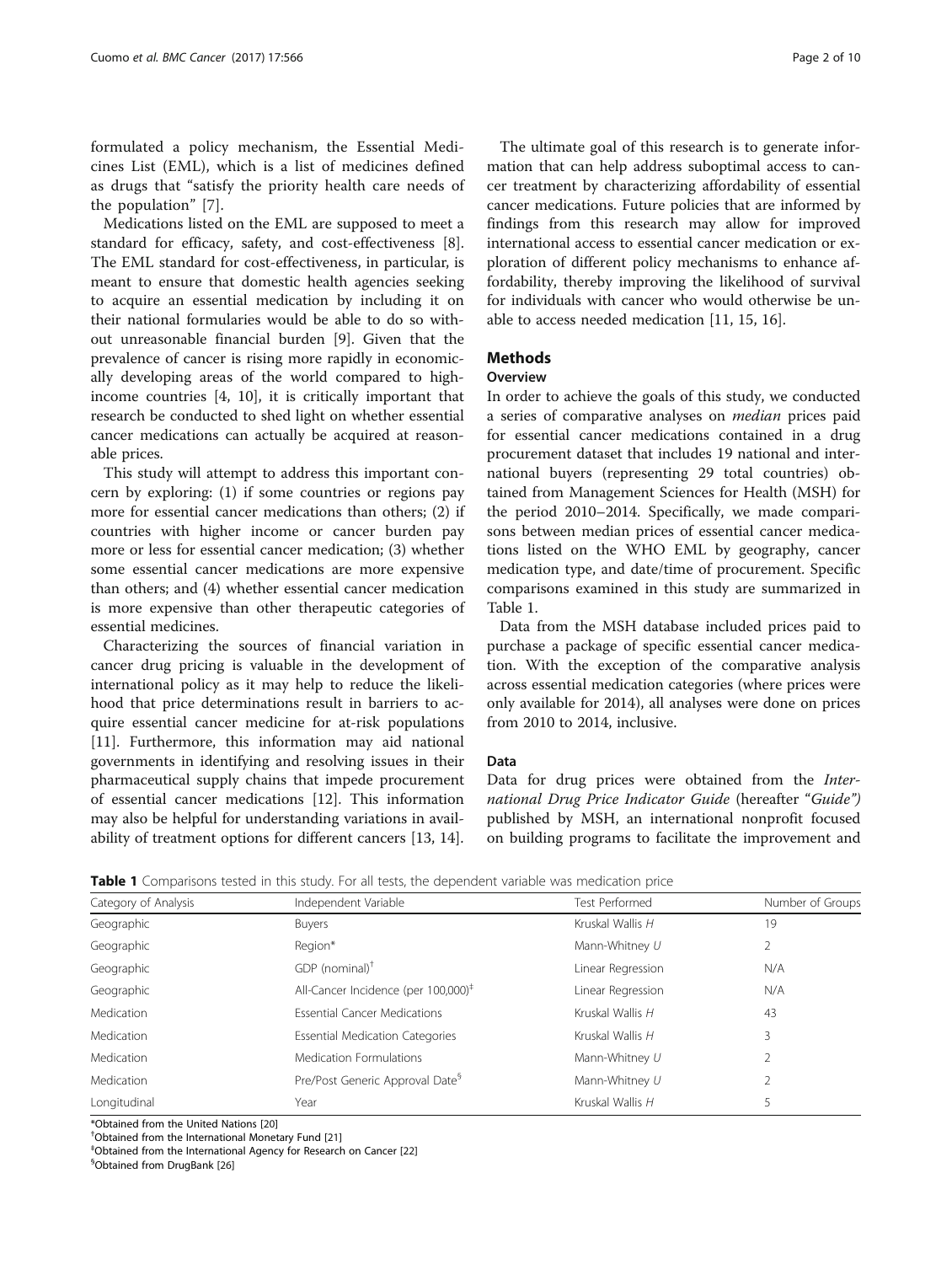strengthening of health systems. Pricing data are kept in a database maintained by the MSH Center for Pharmaceutical Management, a non-profit unit of MSH. MSH works with the WHO to obtain drug prices for the Guide. For this study, MSH used a prior version (April 2015) of the WHO's EML to determine which medications it included in the Guide [\[17](#page-8-0)]. Pricing data from the Guide has been previously analyzed in published, peerreviewed pharmacoeconomic studies assessing the affordability of essential medicines [[18](#page-8-0), [19](#page-8-0)].

Pricing data in the Guide are currently available for various formulations of nearly all cancer drugs included on the 19th edition (adopted in 2015) of the EML and provides data from 1996 to 2014 for 16 suppliers and 34 buyers. A supplier is a drug-selling entity that maintains a warehouse and provides a wide range of products, often including cancer drugs. A buyer is typically an agency within an individual national government (i.e., ministries of health), although some international buyers exist which represent a group of countries [[17\]](#page-8-0). There were two international buyers of essential cancer drugs included in this study: the Organization of Eastern Caribbean States Pharmaceutical Procurement Service (OECS) and the Central American Integration System (SICA). The OECS represents seven countries (Antigua and Barbuda, Dominica, Grenada, Montserrat, Saint Kitts and Nevis, Saint Lucia, and Saint Vincent and the Grenadines) and the SICA represents eight countries (Belize, Costa Rica, the Dominican Republic, El Salvador, Guatemala, Honduras, Nicaragua, and Panama). However, it should be noted that Costa Rica, the Dominican Republic, and Guatemala also purchase cancer drugs via their own national agencies.

The *Guide* states that buyer prices, unlike supplier prices, do not require adjustment for shipping charges. Furthermore, the country identity of the purchaser was only available for buyer prices, and not for supplier prices. For these reasons, buyer prices were used in this study's analysis. Furthermore, this study primarily used median values for measures of center, as the Guide recommends the use of median values for analytical purposes due to the propensity for outliers among available medication pricing data [[17\]](#page-8-0).

## Comparative analyses

Three sets of comparative analyses were conducted. Data management and statistical testing was conducted in R version 3.2.3 (R Foundation for Statistical Computing: Vienna, Austria), and graphs were produced using JMP version 10 (SAS Institute: Cary, North Carolina).

## Comparisons across geographies

First, the study sought to understand how the prices paid for essential cancer medications varied across different purchasing countries. We quantified the median price paid for all essential cancer medications for each buyer providing data. A Kruskal Wallis H test was conducted to test for a statistically significant difference in pricing data at the country level. International buyers were included in this comparative analysis.

Second, we sought to understand how the prices paid for essential cancer medications varied in different regions. We used country-level prices to compute a median value for each region. Therefore, countries and international buyers were attributed to regions. For this analysis, the United Nations Regional Groups classification scheme was used to categorize countries by region [[20\]](#page-8-0). A Mann-Whitney  $U$  test was computed to test the null hypothesis that there was no statistically significant difference in prices between the two regions that emerged.

Third, we sought to understand whether there was an association between the prices that countries paid for essential cancer medications and the nominal GDP of those countries. We used linear regression to test the association between median country-level prices and country-level nominal GDP (available from the International Monetary Fund [[21](#page-8-0)]).

Finally, we sought to understand whether there was an association between the prices that countries paid for essential cancer medications and disease burden from cancer in those countries. We used linear regression to test the association between median country-level prices and country-level all-cancer incidence. The all-cancer incidence rates for this study were obtained from the International Agency for Research on Cancer's (IARC) Global Cancer (GLOBOCAN) data from 2012 [\[22](#page-8-0)]. These data exclude incidence from non-melanoma skin cancer, given its disproportionate impact on cancer burden metrics [[23](#page-8-0)]. Therefore, with the exception of melanoma incidence, the combined incidence for the entire set of cancers was used, as was the median price for the entire set of essential cancer drugs. While some essential cancer drugs are used to treat a variety of cancers, others are almost exclusively used for specific cancer indications. Conversely, while some cancers can be treated by a variety of essential cancer drugs, others are almost exclusively treated by a very specific drug regimen.

## Comparisons across medications

In this stage of analysis, we first sought to understand the variation in prices paid for different essential cancer medications. We quantified the median price for each cancer medication and assessed the range, midpoint, and distribution of median prices. A Kruskal Wallis H test was conducted to test for a statistically significant differences in prices among different cancer EML medications.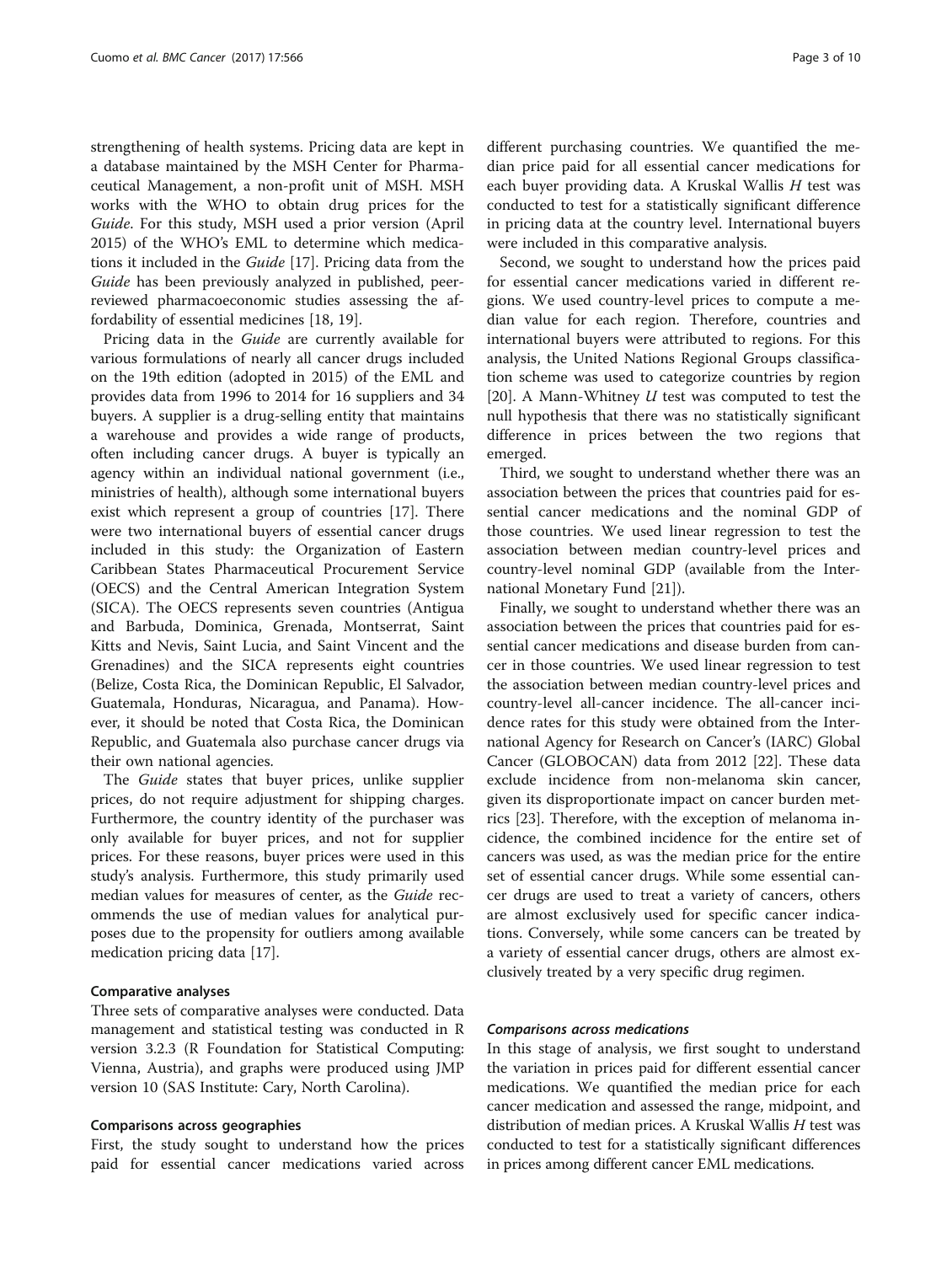Second, we sought to understand how the prices paid for essential cancer medications may differ from the prices paid for essential medications in other therapeutic classes (i.e., medications that treat diseases other than cancer). We quantified the median price of essential cancer medication and the median price of essential medication in other categories, and then conducted a Kruskal Wallis H test to test the null hypothesis that no differences existed among category prices. The other categories chosen for comparison were those for cardiovascular disease and infectious disease.

The cardiovascular medicines category was chosen so as to allow for comparison of essential cancer medication pricing with that of another non-communicable disease that shares a similar epidemiological prevalence across global regions [\[24](#page-8-0)]. Conversely, the infectious disease category was chosen so as to allow for comparison with a set of diseases that has a very different etiology and global epidemiology [[25\]](#page-8-0). For each category, the set of essential medications with data in the MSH database was cross-referenced with the set of essential medications in the 19th EML to ensure that the medication was also categorized as "essential", and for the purposes of determining the percentage of essential medications in each category with available pricing data.

We also sought to understand if prices paid for injectable essential cancer medications were different from prices paid for orally administered essential cancer medications. The medication formulation was specified for each transaction (e.g. "vial," "tab-cap," "ampule," etc.) [[17\]](#page-8-0). We used a Mann-Whitney  $U$  test to determine if the prices for injectable formulations were significantly different from the prices for oral formulations.

Finally, we sought to understand whether the prices paid for generic/biosimilar cancer drugs were significantly different than the prices paid for branded cancer drugs. Information regarding the dates of approval for generic versions of these drugs were obtained from DrugBank, an online bioinformatics and chemoinformatics resource [\[26\]](#page-8-0). For drugs transitioning to generic availability within the time frame, and when sample size permitted statistical analysis, Mann-Whitney U tests were used to compare the median price for packages sold during the generic/biosimilar approval date and the median price for packages sold after the generic/biosimilar approval date.

### Comparison across time

We also sought to understand how prices paid for essential cancer medications varied over time. We quantified the median price for each essential cancer medication for each year with available data between 2010 and 2014. Regarding the distribution of the number of package

prices obtained across different years, it was observed that this distribution exhibited a skewness of −0.158 and a kurtosis of −1.411. These statistics support the uniformity of the distribution, thereby indicating that different time periods did not have different levels of influence on the entire multi-year sample. A Kruskal Wallis  $H$  test was used to determine if statistically significant differences in price existed across years. This was important to determine if there were significant price fluctuations experienced by countries in purchasing essential cancer medication over a five year time period.

## Results

A total of 949 transactions for essential cancer medication were recorded and analyzed from 2010 to 2014. The median price paid for a package of essential cancer medication was \$12.63, with the lowest recorded price \$0.03 and the highest recorded price \$5250.00. This indicates a high degree of variation in overall essential cancer medication pricing.

## Comparisons across geographies

Prices were obtained for 19 buyers representing a total of 29 different countries. Results from a Kruskal Wallis H test suggest statistically significant differences in prices paid by different countries ( $\chi^2$  = 148.330;  $p$  < 0.001). The median price paid for essential cancer medication by each country is available in Table [2](#page-4-0). The highest median price was for transactions from Namibia ( $n = 119$ ;  $M = $27.75$ ) and the lowest median price was for transactions from Ghana ( $n = 5$ ;  $M = $1.10$ ). While it is plausible that comparisons between certain countries may be biased due to the specific cancer medications purchased, the statistically significant difference in pricing detected in this analysis is supported by specific examination of a smaller sample of medications that had insufficient transactional data for statistical testing. For example, the Dominican Republic paid \$4.56, on average, for 1 vial of cyclophosphamide in 2014 whereas Peru paid \$9.52 for the same amount of the same drug in the same year. Similarly, Costa Rica paid \$2.00 for 100 tablets of dexamethasone in 2010 whereas Namibia paid \$7.96 for the same amount of the same drug in the same year. Many additional examples of the pricing disparity between countries for essential cancer medication are available from raw data in the MSH Guide [\[17\]](#page-8-0).

While the assessment of prices across geographies allows for insight into potential pricing variation among essential cancer medications, low sample sizes did not allow sufficient statistical power for stratified hypothesis testing. While 949 prices were available from the MSH database in the five-year time period, the average geography provided only 50 prices, with the range being 2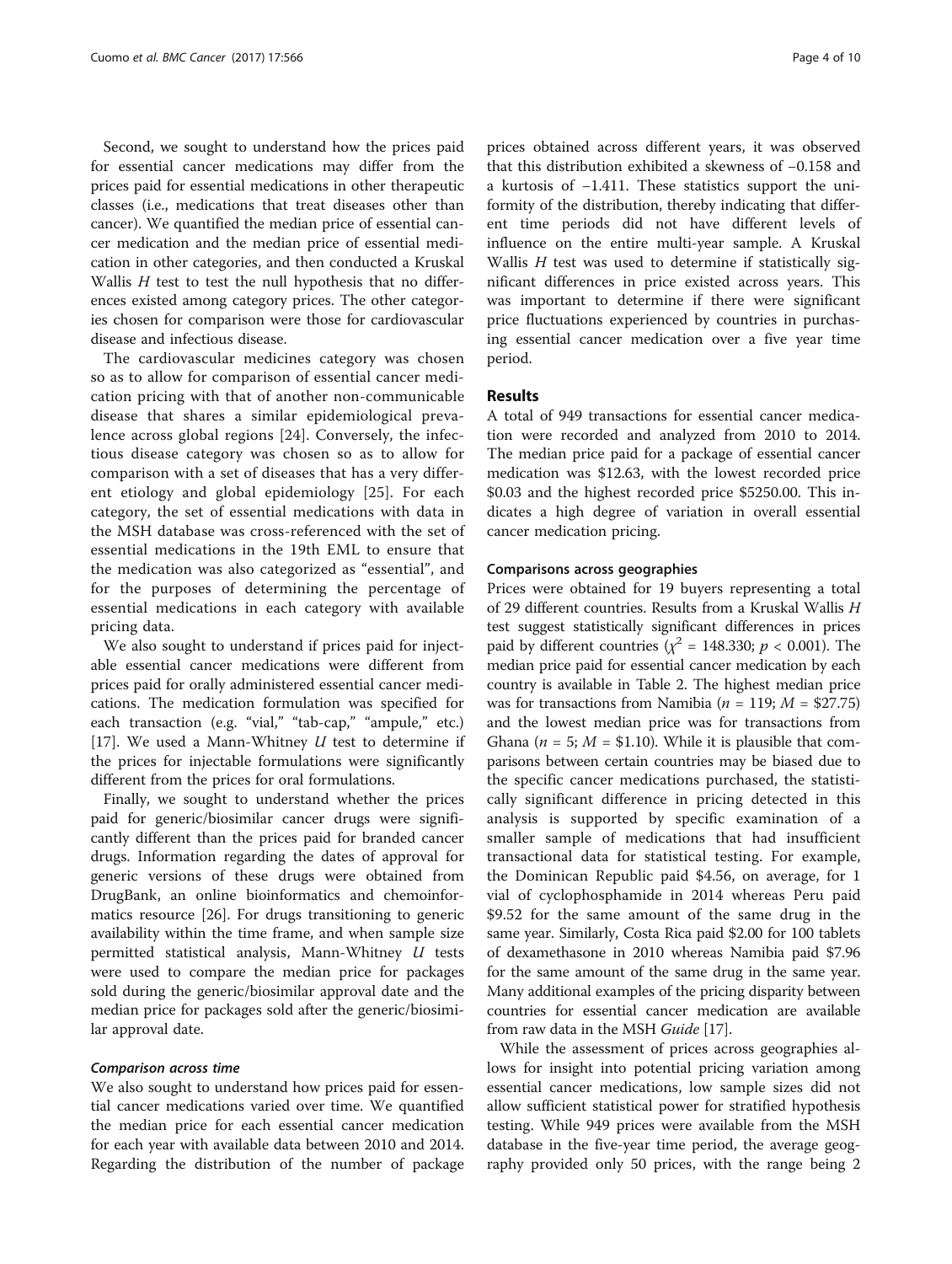<span id="page-4-0"></span>

|  |  |  |  | Table 2 Median package prices of cancer medication for all included buyers, with other select characteristics |
|--|--|--|--|---------------------------------------------------------------------------------------------------------------|
|--|--|--|--|---------------------------------------------------------------------------------------------------------------|

| Buyer              | UN Region     | Median Price | GDP (mil, nominal) | Cancer Incidence         |
|--------------------|---------------|--------------|--------------------|--------------------------|
| Barbados           | Latin America | \$14.66      | \$4498             | 263.1                    |
| Bolivia            | Latin America | \$4.94       | \$33,983           | 143.9                    |
| Botswana           | Africa        | \$18.40      | \$12,701           | 107.6                    |
| Costa Rica         | Latin America | \$21.40      | \$56,908           | 179.3                    |
| Dominican Republic | Latin America | \$6.15       | \$71,433           | 153.4                    |
| DR Congo           | Africa        | \$9.60       | \$41,207           | 107.8                    |
| Ghana              | Africa        | \$1.10       | \$38,171           | 91.7                     |
| Guatemala          | Latin America | \$6.24       | \$68,142           | 130.4                    |
| Lesotho            | Africa        | \$6.28       | \$1766             | 103                      |
| Namibia            | Africa        | \$27.75      | \$11,210           | 82.7                     |
| <b>OECS</b>        | Latin America | \$9.00       |                    |                          |
| Peru               | Latin America | \$7.89       | \$178,643          | 154.5                    |
| Rwanda             | Africa        | \$11.45      | \$8490             | 135.8                    |
| Senegal            | Africa        | \$1.14       | \$14,572           | 101.2                    |
| <b>SICA</b>        | Latin America | \$8.15       | $\overline{a}$     | $\overline{\phantom{a}}$ |
| South Africa       | Africa        | \$14.27      | \$266,213          | 187.1                    |
| Sudan              | Africa        | \$2.36       | \$93,729           | 91.1                     |
| Tanzania           | Africa        | \$3.19       | \$45,899           | 123.7                    |
| Uganda             | Africa        | \$12.17      | \$24,995           | 169.7                    |

prices (Lesotho, Senegal) to 200 prices (South Africa). As this limited set of prices was divided among 43 drugs, sufficient statistical power did not exist to control for other characteristics of a geography, such as the mix of medications purchased. Furthermore, there was a wide range of prices available per essential cancer medication examined in the five-year time period, with the range being 3 prices (trastuzumab, vinorelbine) to 62 prices (cyclophosphamide). As with geographic comparisons, the limited set of prices per drug did not provide enough data to control for potentially influential variables corresponding to the drug, such as the mix of package doses. Therefore, while our analyses generate the possibility that a given country may have purchased a given cancer medication at a significantly different price than another country, other explanations for the observed variation are also possible.

To partially address this limitation in data availability, a sub-analysis was carried out to more closely examine the variation in transactional prices among buyers for certain individual cancer medications. This sub-analysis was conducted on cyclophosphamide (a cytotoxic drug used since 1959 for treatment of both blood cancers and solid tumors), which included the greatest number of package prices in the dataset during the five-year period  $(n = 62)$ . Additionally, cyclophosphamide was available as a generic during this entire time frame (i.e. generic versions have been available since 1999) [\[26](#page-8-0)]. Buyers

with less than five transactions recorded were excluded, leaving four buyers (Barbados, Namibia, the OECS multinational buyer, and South Africa) with 46 transactions. Purchases of tablets were excluded, allowing for the remaining 31 transactions to be normalized to the price per vial. A Kruskall Wallis  $H$  test among these 31 transactions indicated a statistically significant difference in prices ( $\chi^2$  = 9.105;  $p = 0.028$ ), with the median price being \$3.85 per vial for the OECS ( $n = 5$ ), \$5.29 per vial for Barbados ( $n = 5$ ), \$9.46 per vial for Namibia  $(n = 12)$ , and \$10.00 per vial for South Africa  $(n = 8)$ . Further attempts to normalize to vial strength were limited due to sample size, resulting in insufficient statistical power for further testing.

To further address this data limitation, we also examined pricing data across the different non-tablet formulations of cyclophosphamide (200-mg vials, 500 mg vials, and 1-g vials) and observed appreciable variation in mean transactional prices: \$0.006 per milligram for the OECS ( $n = 5$ ), \$0.012 per milligram for Barbados ( $n = 5$ ), \$0.015 per milligram for South Africa ( $n = 8$ ), and \$0.126 per milligram for Namibia  $(n = 12)$ . Furthermore, when assessing only the price paid for the 1-g formulation (which provided the greatest number of transactions compared to the other formulations), we continued to observe noteworthy variations in transactional price: \$6.39 per 1-g vial for Barbados ( $n = 3$ ), \$11.17 per 1-g vial for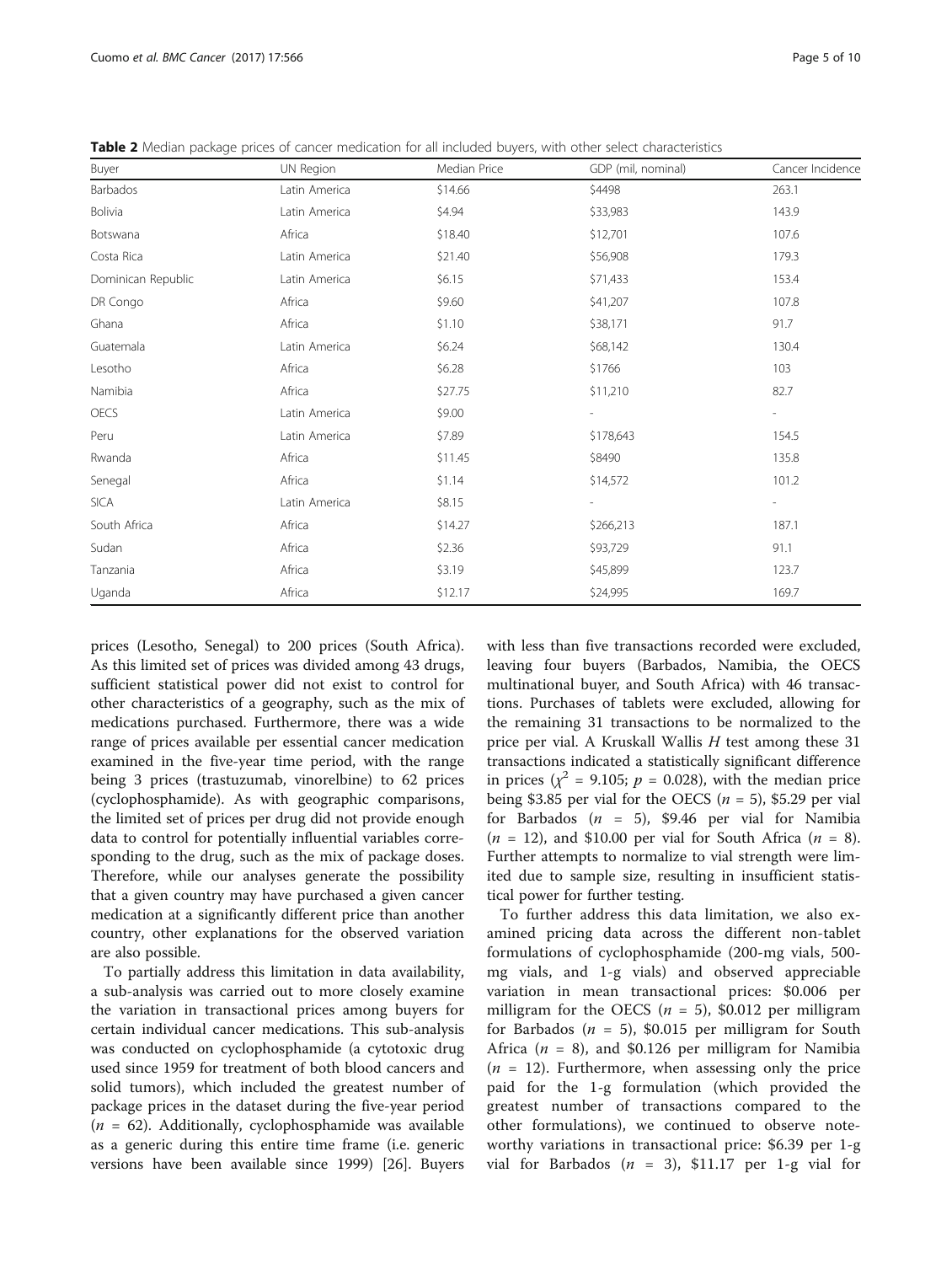Namibia ( $n = 4$ ), \$3.85 per 1-g vial for the OECS  $(n = 5)$ , and \$13.02 per 1-g vial for South Africa  $(n = 4)$ .

In regards to regional variation, transactions were recorded from 11 countries in the UN African region and 8 buyers (6 countries and 2 international organizations) in the UN Latin America region. Results from a Mann-Whitney *U* test suggest that transactions from African buyers exhibited a significantly higher price than transactions from Latin American buyers ( $z = -3.468$ ;  $p = 0.001$ ). The median price paid for essential cancer medication for an African buyer was \$15.03 ( $n = 530$ ), while the median price in these transactions for a Latin American buyer was \$10.89 ( $n = 419$ ). The significant difference in prices paid for essential cancer medication between these two regions further underscores a potential for pricing and procurement variation based on a country's geographic region and possibly its procurement relationships.

Linear regression found no statistically significant relationship between country-level GDP (nominal) and median prices paid for essential cancer medication  $(β = -4.778 × 10<sup>-6</sup>; p = 0.867; R<sup>2</sup> = 0.002)$ . Linear regression also found no statistically significant relationship between country-level all-cancer incidence and median prices paid for essential cancer medication (β = 0.040;  $p = 0.347$ ;  $R^2 = 0.059$ ).

#### Comparisons across medications

Results from a Kruskal Wallis  $H$  test suggest statistically significant differences in prices paid for different medications ( $\chi^2$  = 514.493;  $p$  < 0.001). The median price paid for each essential cancer medication is available in Table [3](#page-6-0). The lowest median price paid for an essential cancer medication was for allopurinol  $(n = 17; M = $6.40)$  and the highest median price paid for an essential cancer medication was for trastuzumab (*n* = 3; *M* = \$1800.00). Rituximab (*n* = 12;  $M = $413.53$ , capecitabine ( $n = 22$ ;  $M = $354.04$ ), and tioguanine ( $n = 6$ ;  $M = $102.83$ ) also exhibited median purchase prices exceeding \$100 per package. As these medications are intended to be considered essential for health systems, prices over \$100 per package likely impacts access for patients and coverage of these products by national health systems. Though efforts have been taken by some national governments to ameliorate the high price of trastuzumab [\[27](#page-8-0), [28](#page-9-0)], these efforts have been geographically limited [[29](#page-9-0)], with generally insufficient options for residents of developing countries to gain access to this treatment. It is worth noting that trastuzumab is a treatment for HER2-positive breast cancer, a form of breast cancer diagnosed for several hundred thousand women each year [\[30](#page-9-0)].

Transactions were recorded for 43 of the 48 medications (90%) in the "Antineoplastic and Immunosuppressives" category of the 19th EML, 81 of the 167 medications (49%) in the "Anti-Infective Medicines" category, and 18 of the 28 medications (64%) in the "Cardiovascular Medicines" category. Results from a Kruskal Wallis  $H$  test suggest statistically significant differences in prices between categories ( $\chi^2$  = 108.421;  $p < 0.001$ ). The median price paid for a package of essential cancer medication in 2014 was \$9.31 ( $n = 204$ ), which is approximately 4 times higher than the median price paid in 2014 for a package of essential infectious disease medication ( $n = 457$ ;  $M = $2.45$ ) and 5 times higher than the median price paid for a package of essential cardiovascular disease medication ( $n = 129$ ;  $M = $1.73$ ). This analysis indicates that the median prices for acquiring essential infectious disease medication and essential cardiovascular disease medication are much lower than the median price of acquiring essential cancer medication.

Results from a Mann-Whitney U test suggest that prices paid for injectable cancer medications were not significantly different than prices paid for oral cancer medications ( $z = -0.205$ ;  $p = 0.837$ ). The median price for a package of injectable medication was \$12.17 ( $n = 610$ ) and the median price for a package of oral medication was \$13.31 ( $n = 339$ ). About two-thirds (64.3%) of transactions were for injectable cancer medications.

We also investigated the role of generic/biosimilar availability on transactional prices of essential cancer drugs. Among the 43 drugs with available prices, 34 had generic versions available throughout the entire 5-year period from 2010 through 2014 (median price = \$10.62), 3 had no generic versions throughout this entire period (median price = \$29.35), and the remaining 6 had a generic approved during the 5-year period. Drugs that became available as generic are anastrozole (generic available in 2010), gemcitabine (2010), docetaxel (2012), capecitabine (2012), rituximab (2013), and imatinib (2013). Only docetaxel and gemcitabine had greater than 5 package prices available in each of the following two categories: (1) the years from 2010 up through the generic approval year and (2) the years after the generic approval year. The year of approval was included in the "before" category, as this would allow for a short period of time for international buyers to adapt to ordering from new drug manufacturers. When using Mann-Whitney U tests to compare prices of these drugs before and after generic versions were approved, we found that docetaxel exhibited a statistically significant decrease in median price from \$53.84 to \$27.89 ( $z = -2.134$ ;  $p = 0.033$ ) and capecitabine exhibited a non-significant decrease in median price from \$362.84 to \$209.68  $(z = -1.280; p = 0.201).$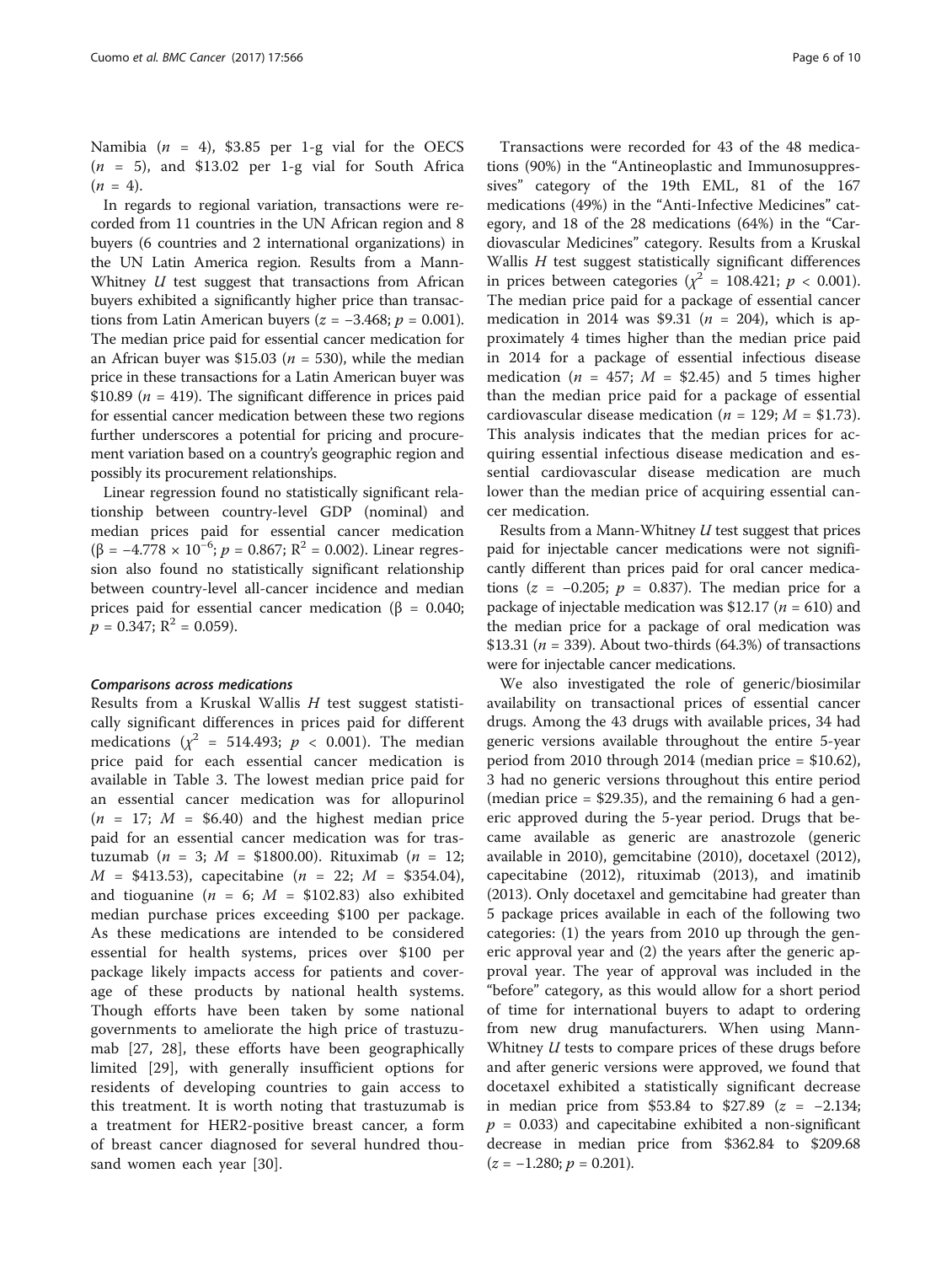| Essential Cancer Drug   | Median Price  | Oral | Injectable |
|-------------------------|---------------|------|------------|
| Allopurinol             | \$1.56        | Χ    |            |
| All-Trans Retinoid Acid | Not Available | Χ    |            |
| Anastrazole             | \$6.40        | Χ    |            |
| Asparaginase            | \$42.58       |      | Χ          |
| Azathioprine            | \$14.28       | Χ    | X          |
| Bendamustine            | Not Available |      | Χ          |
| Bicalutamide            | \$17.61       | Χ    |            |
| Bleomycin               | \$18.24       |      | Χ          |
| Calcium Folinate        | \$15.98       | Χ    | X          |
| Capecitabine            | \$354.04      | Χ    |            |
| Carboplatin             | \$26.49       |      | Χ          |
| Chlorambucil            | \$32.83       | X    |            |
| Ciclosporin             | \$88.64       | Χ    |            |
| Cisplatin               | \$8.47        |      | Χ          |
| Cyclophosphamide        | \$13.00       | X    | X          |
| Cytarabine              | \$4.27        |      | Χ          |
| Dacarbazine             | \$14.50       |      | X          |
| Dactinomycin            | \$25.23       |      | X          |
| Daunorubicin            | \$6.08        |      | Χ          |
| Dexamethasone           | \$2.01        |      | X          |
| Docetaxel               | \$44.65       |      | Χ          |
| Doxorubicin             | \$7.53        |      | Χ          |
| Etoposide               | \$4.57        | Χ    | X          |
| Filgrastim              | \$52.11       |      | Χ          |
| Fludarabine             | \$91.46       | Χ    | Χ          |
| Fluorouracil            | \$1.86        |      | X          |
| Gemcitabine             | \$25.85       |      | Χ          |
| Hydrocortisone          | \$1.96        |      | Χ          |
| Hydroxycarbamide        | \$16.67       | Χ    |            |
| Ifosfamide              | \$25.01       |      | Χ          |
| Imatinib                | \$75.41       | Χ    |            |
| Irinotecan              | Not Available |      | Χ          |
| Leuprorelin             | Not Available |      | X          |
| Mercaptopurine          | \$55.90       | Χ    |            |
| Mesna                   | \$3.47        | Χ    | Χ          |
| Methotrexate            | \$9.00        | Χ    | Χ          |
| Methylprednisolone      | \$9.06        |      | Χ          |
| Oxaliplatin             | \$44.55       |      | X          |
| Paclitaxel              | \$14.85       |      | X          |
| Prednisolone            | \$7.18        | Χ    |            |
| Procarbazine            | Not Available | Χ    |            |
| Rituximah               | \$413.53      |      | Χ          |
| Tamoxifen               | \$5.24        | Χ    |            |

<span id="page-6-0"></span>Table 3 Cancer medications in the 19th EML with median purchase price and formulations available

Table 3 Cancer medications in the 19th EML with median purchase price and formulations available (Continued)

| Tioquanine  | \$102.83  | Χ |   |
|-------------|-----------|---|---|
| Trastuzumab | \$1800.00 |   | Χ |
| Vinblastine | \$14.75   |   | X |
| Vincristine | \$3.53    |   | X |
| Vinorelbine | \$18.10   |   | Χ |

### Comparison across time

Results from a Kruskal Wallis  $H$  test suggest that, between 2010 and 2014, prices paid for essential cancer medications did not significantly differ by year ( $\chi^2$  = 3.497;  $p$  = 0.478). Indeed, prices did not appear to exhibit a clear longitudinal trend, with the median price for essential cancer medication being \$12.41 in 2010 ( $n = 216$ ), \$14.90 in 2011 ( $n = 150$ ), \$14.77 in 2012 ( $n = 131$ ), \$12.81 in 2013 ( $n = 248$ ), and \$9.31 in 2014 ( $n = 204$ ).

## **Discussion**

Though preliminary and limited to pricing and procurement data available from the MSH dataset, the results of this study suggest that: (1) some countries and regions may pay more for essential cancer medication than others; (2) some essential cancer medications are likely significantly more expensive than others; (3) essential cancer medications reviewed exhibit higher prices than certain other categories of essential medications; and (4) it is possible that prices for essential cancer medications may decrease after the introduction of a generic product.

Importantly, as a global policy-based mechanism, the EML has the potential to have a broadly permeating downstream effect, whereby national, subnational, and private-sector participants in the pharmaceutical supply chain react to EML medication inclusion by creating more market demand and potentially decreasing pricing due to increased purchasing volume that could lead to broader availability [\[31](#page-9-0), [32\]](#page-9-0). However, the longitudinal analysis in this study did not uncover evidence that the EML has met its potential to have a beneficial effect on medication affordability or availability through evidence of decreased prices.

While it is already known that the geographic location of a patient will likely have a notable impact on the patient's treatment options [\[33](#page-9-0)], and therefore the patient's ability to survive [[33\]](#page-9-0), the specific mechanisms by which location influences odds of survival have not been comprehensively enumerated. In this study, we observed a variation in the prices paid by countrylevel organizations in acquiring important medication for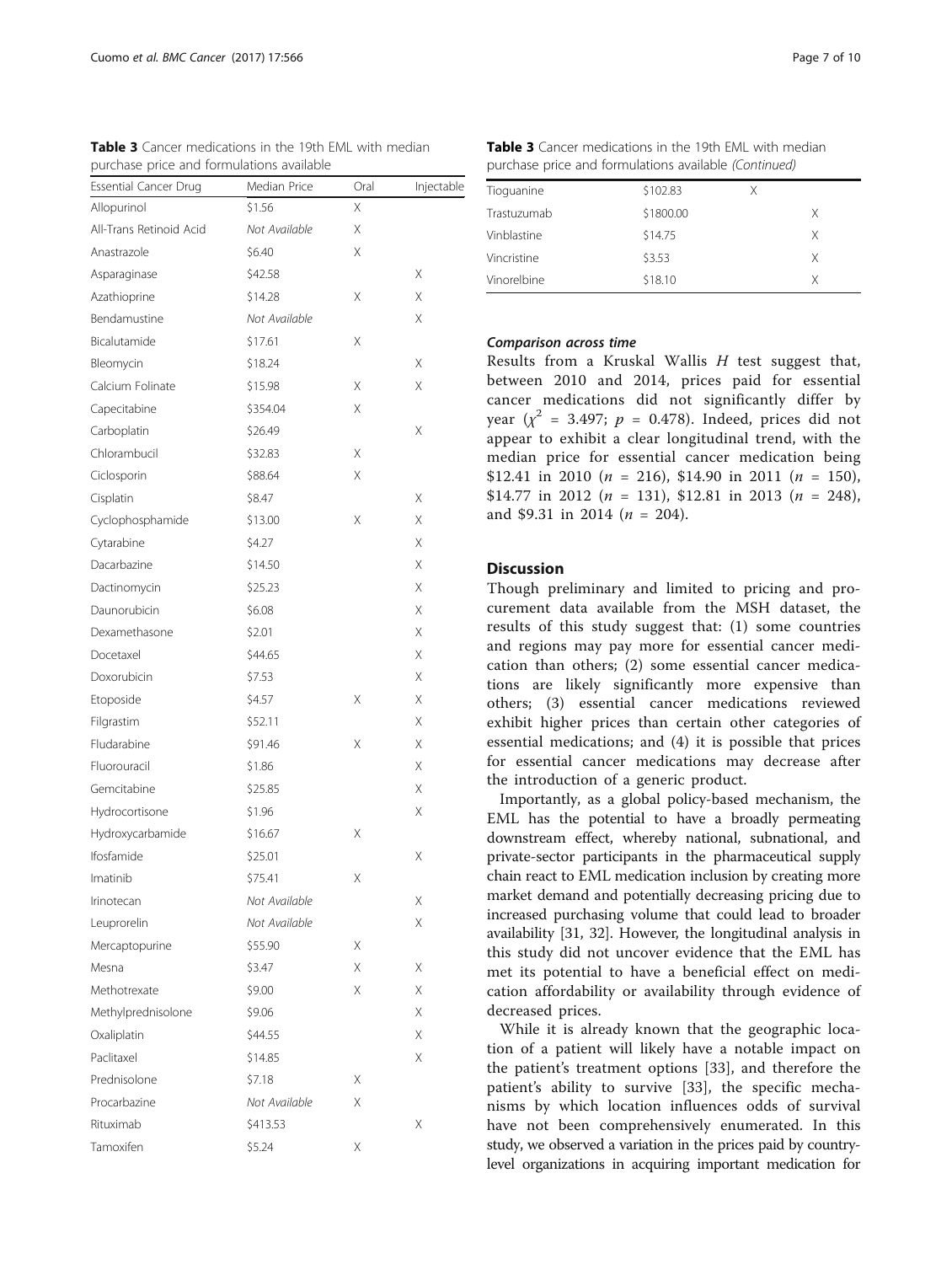their cancer patients, including in our sub-analysis of specific essential cancer drug medications. This indicates that geographic location may act as a potential mediator in pricing variation, given that different prices for the same drug are being paid by different health systems. This could have an impact on treatment availability, quality, and coverage, as it may lead to procurement failures of essential drugs or suboptimal formulary inclusion of medications with poorer treatment options [\[34\]](#page-9-0).

The variation in regional and country-level drug pricing observed in this study also implies that current EML policies do not take into account geographic and therapeutic class characteristics that may directly impact procurement terms that translate to drug access and affordability. Other pharmaceutical policy mechanisms, such as tiered pricing, group purchasing organizations (to increase purchase power and negotiate lower pricing), and lowering tariffs may result in more targeted medication pricing sensitive to the geographic, economic, and population health characteristics unique to each country and help promote more equitable access [\[35](#page-9-0)]. Consequently, a fundamental ethical question raised is the appropriateness and equity of a country's trade policy to impact drug procurement prices for one country but not another [[36](#page-9-0)–[38\]](#page-9-0). This same question is raised with regard to the impact of trade policies on the price of drugs for some disease classes but not drugs for other disease classes.

Overall, our preliminary findings indicate that geography and cancer medication type have a role to play in country and regional-level drug pricing. However, limitations of the data set reviewed (discussed below) and the need to account for additional factors associated with cancer drug pricing and procurement that could not be stratified, necessitate further study, analysis, and better data collection. Despite these limitations, as of this study date, the MSH dataset is the arguably the best publicly available dataset to conduct this preliminary examination. Hence, results from this study can help inform future studies and hypothesis-driven analysis on the association between essential medication classification, pricing, and the factors examined.

## Limitations

This study may not have comprehensively examined all independent variables which could explain variations in prices for essential cancer medication. It was also not possible to determine if data were gathered for the *Guide* in a non-random fashion. Furthermore, low sample sizes for the prices attributed to an individual drug did not permit for meaningful comparison of median geographic prices to be stratified by drug. Similarly, low sample sizes for individual buyers did not permit comparison of median drug prices to be stratified by buyer.

This study's analysis involved covariates that were ecological and oftentimes aggregated, including measures such as all-cancer incidence and national GDP at nominal rates. While the ecological and aggregate nature of these covariates allow for hypothesis-generating observations at the macro level, more robust analysis to better confirm these associations would benefit from data derived at a more resolute level. With regard to aggregate measures of wealth, caution should be taken in determining whether pricing associations being studied pertain to the capacity of national health systems to procure cancer medications or the financial capacity of individual patients to obtain cancer medications, both critical factors in assessing access to and affordability of essential medicines.

Nonetheless, in order to support findings that showed significant differences in the price of agglomerated cancer drugs across buyers, this study provided a sub-analysis comparing median prices of the cancer drug with the highest sample size (cyclophosphamide) across buyers with the highest numbers of recorded transactions. Also, in order to minimize the potential impact of missing variable bias, we described the variation in cancer drug prices across a number of pharmacoeconomic factors. Furthermore, prices were gathered by the MSH via a systematic methodology, thereby theoretically providing a degree of control for sampling bias that would have otherwise differentially influenced buyers in the dataset.

The large range of chemotherapy prices observed in this study indicates that certain chemotherapies could be preferred over others in regional or country-level healthcare facilities. This may lead to suboptimal treatment or to restrictions on the number of patients for which expensive chemotherapies may be provided. Significant associations uncovered in this study should be considered hypothesis generating, and further studies should be conducted that compare prices paid for essential medication between geographies, cancer medication categories, and individual classes of drugs. Better transparency and greater data availability are necessary in order to conduct analyses that yield more conclusive findings and provide a better overall picture of affordability and access to essential cancer medications globally.

## Conclusions

Over one-fifth of essential chemotherapies assessed in this study cost over \$50 per package. As over 50 countries have a per capita gross national income of under \$2000 per person, essential chemotherapy may be too expensive to ensure adequate regional or country-level access. This study also found that countries with smaller economies were not being sold chemotherapy at lower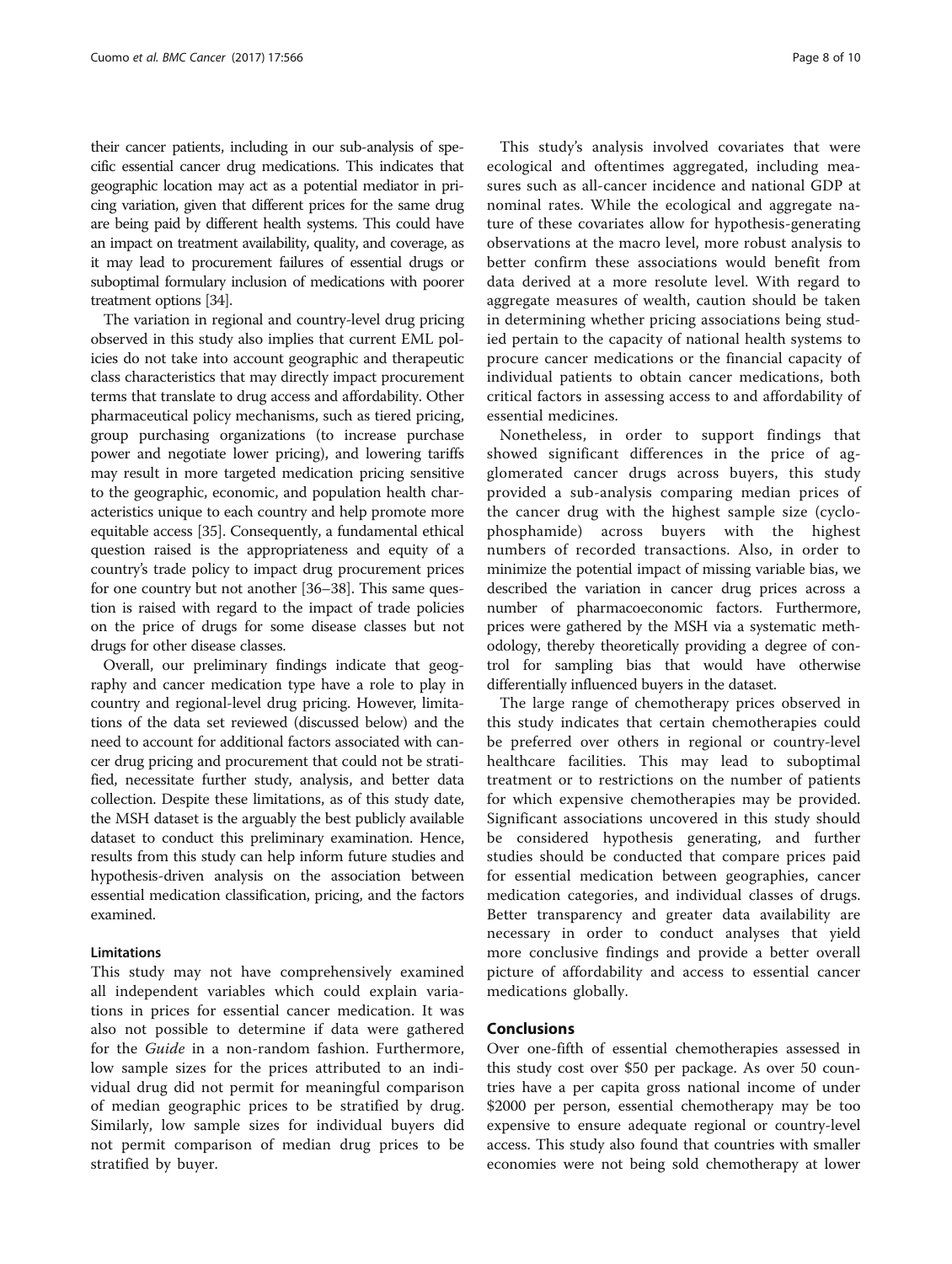<span id="page-8-0"></span>prices than countries with larger economies. Global price barriers to chemotherapy access will likely be exacerbated in the future, as the number of cancer patients in low- and middle-income countries is expected to rapidly rise.

#### Abbreviations

EML: WHO Essential Medicines List; GDP: Gross Domestic Product; GLOBOCAN: IARC Global Cancer Data Project; IARC: International Agency for Research on Cancer; MSH: Management Sciences for Health; OECS: The Organization of Eastern Caribbean States Pharmaceutical Procurement Service; SICA: The System of Central American Integration; WHO: World Health Organization

#### Acknowledgements

The authors express their gratitude and appreciation to Thomas Novotny, Cedric Garland, Edward Gorham, and Lianne Urada at the University of California, San Diego and San Diego State University for their helpful input in designing this research.

#### Funding

The authors would also like to express their appreciation to the Frontiers of Innovation Scholars Program at the University of California, San Diego for providing a predoctoral fellowship that funded this research. Funder had no role in the design of the study, data collection, analysis, interpretation of the data, or writing of the manuscript.

#### Availability of data and materials

The dataset supporting the conclusions of this article is available in the Management Sciences for Health (MSH) repository, [http://erc.msh.org/](http://erc.msh.org/mainpage.cfm?file=1.0.htm&module=DMP&language=English) [mainpage.cfm?file=1.0.htm&module=DMP&language=English](http://erc.msh.org/mainpage.cfm?file=1.0.htm&module=DMP&language=English) [17].

#### Authors' contributions

Conceived and designed the study: REC, RLS, and TKM. Analyzed the data: REC. Interpreted the results: REC, RLS, and TKM. Wrote the manuscript: REC, RLS, and TKM. All authors read and approved the final manuscript.

#### Ethics approval and consent to participate

Not applicable.

#### Consent for publication

Not applicable.

#### Competing interests

The authors declare that they have no competing interests.

## Publisher's Note

Springer Nature remains neutral with regard to jurisdictional claims in published maps and institutional affiliations.

#### Author details

<sup>1</sup> Joint Doctoral Program in Global Public Health, University of California, San Diego – San Diego State University, San Diego, CA, USA. <sup>2</sup>Global Health Policy Institute, San Diego, CA, USA. <sup>3</sup> Division of Health Management and Policy, Graduate School of Public Health, San Diego State University, San Diego, CA, USA. <sup>4</sup>Department of Anesthesiology, University of California, San Diego - School of Medicine, San Diego, CA, USA. <sup>5</sup>Division of Global Public Health, University of California, San Diego – School of Medicine, San Diego, CA, USA.

## Received: 22 December 2016 Accepted: 14 August 2017 Published online: 24 August 2017

#### References

- Atrash K, Carpentier R. The evolving role of public health in the delivery of health care. Revista brasileira de crescimento e desenvolvimento humano. 2012;22(3):396–9.
- Skeel RT, Khleif SN. Handbook of cancer chemotherapy: Lippincott Williams & Wilkins; 2011.
- 3. Lozano R, Naghavi M, Foreman K, Lim S, Shibuya K, Aboyans V, Abraham J, Adair T, Aggarwal R, Ahn SY. Global and regional mortality from 235 causes of death for 20 age groups in 1990 and 2010: a systematic analysis for the global burden of disease study 2010. Lancet. 2013;380(9859):2095–128.
- 4. Torre LA, Bray F, Siegel RL, Ferlay J, Lortet-Tieulent J, Jemal A. Global cancer statistics, 2012. CA Cancer J Clin. 2015;65(2):87–108.
- 5. Bray F, Jemal A, Grey N, Ferlay J, Forman D. Global cancer transitions according to the human development index (2008–2030): a populationbased study. Lancet Oncol. 2012;13(8):790–801.
- 6. Popat K, McQueen K, Feeley TW. The global burden of cancer. Best Pract Res Clin Anaesthesiol. 2013;27(4):399–408.
- 7. World Health Organization Expert Committee: The Selection and Use of Essential Medicines. In: WHO Technical Report Series. Geneva, Switzerland; 2003.
- 8. Hogerzeil HV. The concept of essential medicines: lessons for rich countries. BMJ. 2004;329(7475):1169–72.
- 9. Magrini N, Robertson J, Forte G, Cappello B, Moja LP, de Joncheere K, Kieny M-P. Tough decisions on essential medicines in 2015. Bull World Health Organ. 2015;93(4):283–4.
- 10. López-Gómez M, Malmierca E, de Górgolas M, Casado E. Cancer in developing countries: the next most preventable pandemic. The global problem of cancer. Crit Rev Oncol Hematol. 2013;88(1):117–22.
- 11. Zaidi S, Bigdeli M, Aleem N, Rashidian A. Access to essential medicines in Pakistan: policy and health systems research concerns. PLoS One. 2013;8(5): e63515.
- 12. Hogerzeil HV, Liberman J, Wirtz VJ, Kishore SP, Selvaraj S, Kiddell-Monroe R, Mwangi-Powell FN, von Schoen-Angerer T, Group LNA. Promotion of access to essential medicines for non-communicable diseases: practical implications of the UN political declaration. Lancet. 2013;381(9867):680–9.
- 13. Shulman LN, Mpunga T, Tapela N, Wagner CM, Fadelu T, Binagwaho A. Bringing cancer care to the poor: experiences from Rwanda. Nat Rev Cancer. 2014;14(12):815–21.
- 14. O'Brien M, Mwangi-Powell F, Adewole IF, Soyannwo O, Amandua J, Ogaja E, Okpeseyi M, Ali Z, Kiwanuka R, Merriman A. Improving access to analgesic drugs for patients with cancer in sub-Saharan Africa. Lancet Oncol. 2013; 14(4):e176–82.
- 15. Chalkidou K, Marquez P, Dhillon PK, Teerawattananon Y, Anothaisintawee T, Gadelha CAG, Sullivan R. Evidence-informed frameworks for cost-effective cancer care and prevention in low, middle, and high-income countries. Lancet Oncol. 2014;15(3):e119–31.
- 16. de Lima LG, de Souza JA, Barrios C. Access to cancer medications in lowand middle-income countries. Nat Rev Clin Oncol. 2013;10(6):314–22.
- 17. International Drug Price Indicator Guide.<http://mshpriceguide.org/en/home/>. Accessed 21 Aug 2017.
- 18. Hanlon M, Zhang R. Price discrimination in essential medicines: evidence from international drug price indicator guide data. International health. 2013;5(1):58–63.
- 19. Goyal A, Gilhotra N. Pharmacoeconomics of selected essential medicines for common ailments in Sonipat District, Haryana, India. J Appl Pharm Sci Vol. 2015;5(06):083–7.
- 20. United Nations Department for General Assembly and Conference Management: United Nations Regional Groups of Member States. 2014.
- 21. International Monetary Fund: IMF Data. 2016.
- 22. International Agency for Research on Cancer: GLOBOCAN 2012 Database: <http://globocan.iarc.fr/Default.aspx>. Accessed 21 Aug 2017.
- 23. Global Burden of Disease Cancer Collaboration: The global burden of cancer 2013. JAMA Oncol. 2015;1(4):505.
- 24. Lim SS, Vos T, Flaxman AD, Danaei G, Shibuya K, Adair-Rohani H, AlMazroa MA, Amann M, Anderson HR, Andrews KG. A comparative risk assessment of burden of disease and injury attributable to 67 risk factors and risk factor clusters in 21 regions, 1990–2010: a systematic analysis for the global burden of disease study 2010. Lancet. 2013;380(9859):2224–60.
- 25. Murray CJ, Lopez AD. Global mortality, disability, and the contribution of risk factors: global burden of disease study. Lancet. 1997;349(9063):1436–42.
- 26. Wishart DS, Knox C, Guo AC, Shrivastava S, Hassanali M, Stothard P, Chang Z, Woolsey J. DrugBank: a comprehensive resource for in silico drug discovery and exploration. Nucleic Acids Res. 2006;34(Database issue):D668–72.
- 27. Pearson S-A, Ringland CL, Ward RL. Trastuzumab and metastatic breast cancer: trastuzumab use in Australia—monitoring the effect of an expensive medicine access program. J Clin Oncol. 2007;25(24):3688–93.